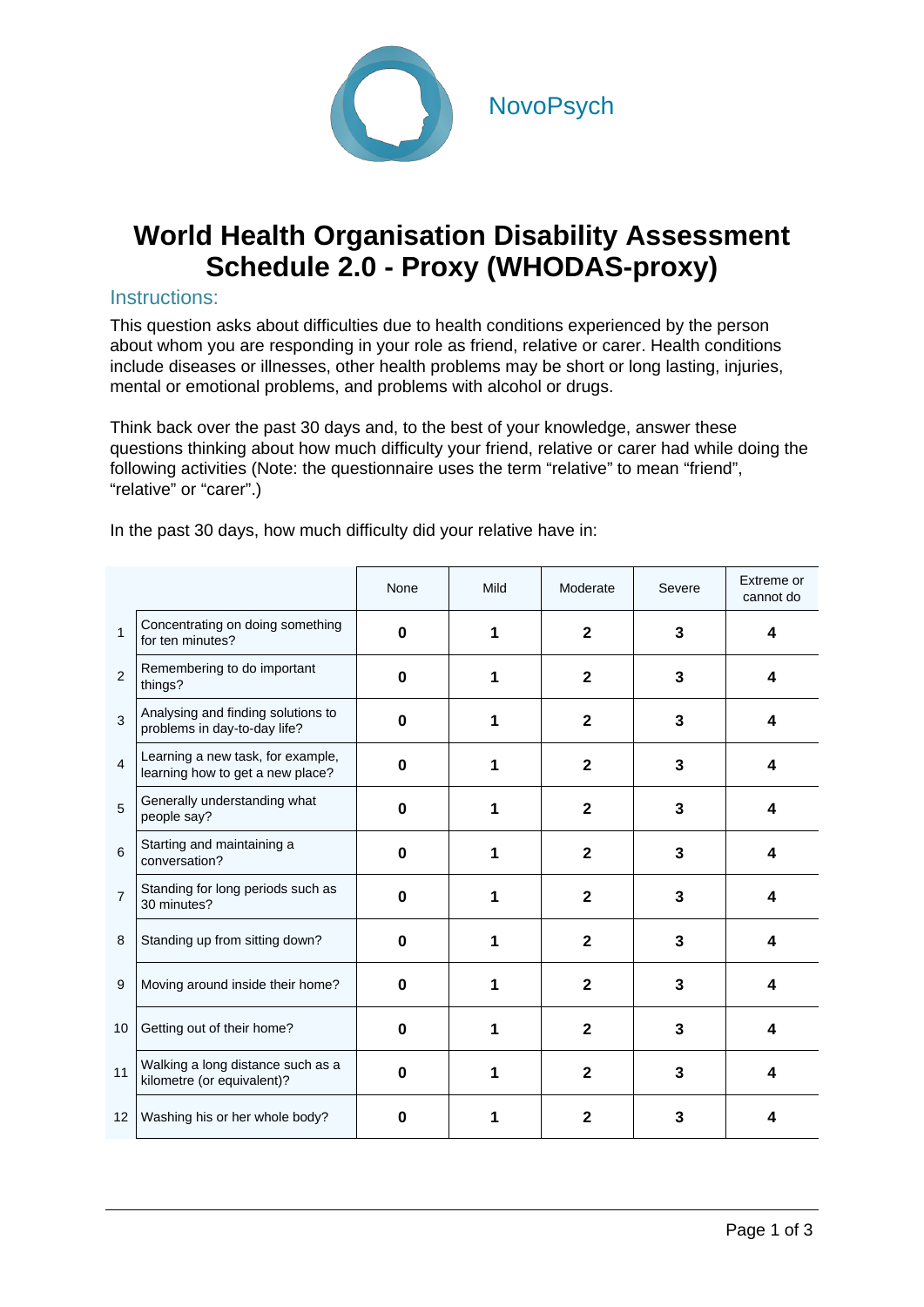

|    |                                                                                                                                                                                                             | None     | Mild | Moderate     | Severe | Extreme or<br>cannot do |
|----|-------------------------------------------------------------------------------------------------------------------------------------------------------------------------------------------------------------|----------|------|--------------|--------|-------------------------|
| 13 | Getting dressed?                                                                                                                                                                                            | 0        | 1    | $\mathbf 2$  | 3      | 4                       |
| 14 | Eating?                                                                                                                                                                                                     | 0        | 1    | $\mathbf 2$  | 3      | 4                       |
| 15 | Staying by himself or herself for a<br>few days?                                                                                                                                                            | $\bf{0}$ | 1    | $\mathbf 2$  | 3      | 4                       |
| 16 | Dealing with people he or she does<br>not know?                                                                                                                                                             | 0        | 1    | $\mathbf{2}$ | 3      | 4                       |
| 17 | Maintaining a friendship?                                                                                                                                                                                   | 0        | 1    | $\mathbf{2}$ | 3      | 4                       |
| 18 | Getting along with people who are<br>close to him or her?                                                                                                                                                   | 0        | 1    | $\mathbf{2}$ | 3      | 4                       |
| 19 | Making new friends?                                                                                                                                                                                         | 0        | 1    | $\mathbf 2$  | 3      | 4                       |
| 20 | Sexual activities?                                                                                                                                                                                          | 0        | 1    | $\mathbf 2$  | 3      | 4                       |
| 21 | Taking care of his or her household<br>responsibilities?                                                                                                                                                    | $\bf{0}$ | 1    | $\mathbf 2$  | 3      | 4                       |
| 22 | Doing his or her most important<br>household tasks well?                                                                                                                                                    | 0        | 1    | $\mathbf 2$  | 3      | 4                       |
| 23 | Getting all the household work done<br>that is needed?                                                                                                                                                      | 0        | 1    | $\mathbf 2$  | 3      | 4                       |
| 24 | Getting the household work done as<br>quickly as needed?                                                                                                                                                    | 0        | 1    | $\mathbf 2$  | 3      | 4                       |
| 25 | In the past 30 days, how much difficulty did your<br>relative have in:<br>His or her day-to-day work/school?                                                                                                | $\bf{0}$ | 1    | $\mathbf 2$  | 3      | 4                       |
| 26 | Doing his or her most important<br>work/school tasks well?                                                                                                                                                  | 0        | 1    | $\mathbf 2$  | 3      | 4                       |
| 27 | Getting all the work done that is<br>needed?                                                                                                                                                                | 0        | 1    | $\mathbf 2$  | 3      | 4                       |
| 28 | Getting the work done as quickly as<br>needed?                                                                                                                                                              | $\bf{0}$ | 1    | $\mathbf 2$  | 3      | 4                       |
| 29 | In the past 30 days:<br>How much of a problem did your relative have in joining in<br>community activities (for example, festivities, religious or other<br>activities) in the same way as anyone else can? | 0        | 1    | $\mathbf 2$  | 3      | 4                       |
| 30 | How much of a problem did your relative<br>have because of barriers or hindrances<br>in the world around him or her?                                                                                        | 0        | 1    | $\mathbf 2$  | 3      | 4                       |
| 31 | How much of a problem did your relative<br>have living with dignity because of the<br>attitudes and actions of others?                                                                                      | 0        | 1    | $\mathbf 2$  | 3      | 4                       |
| 32 | How much time did your relative spend<br>on his or her health condition, or its<br>consequences?                                                                                                            | 0        | 1    | $\mathbf 2$  | 3      | 4                       |